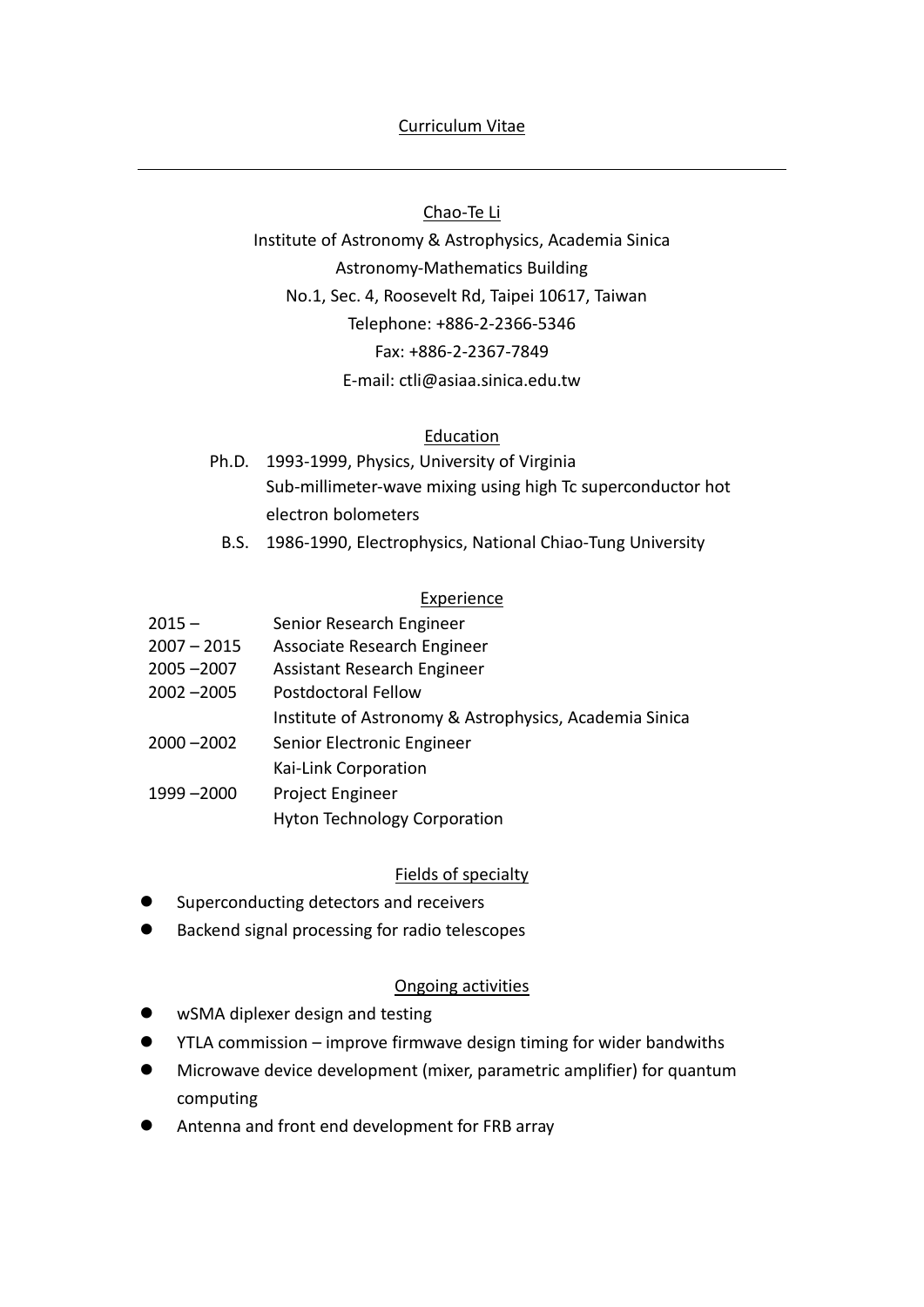### **Publications**

Chao-Te Li et al

"Metal mesh IR filter for wSMA," SPIE Astronomical Telescopes + Instrumentation (2020)

The Event Horizon Telescope Collaboration

"First M87 Event Horizon Telescope Results. I. The Shadow of the Supermassive Black Hole," 2019 ApJL 875 L1

The Event Horizon Telescope Collaboration

"First M87 Event Horizon Telescope Results. II. Array and Instrumentation," 2019 ApJL 875 L2

Chao-Te Li et al

"TIME millimeter wave grating spectrometer," SPIE Astronomical Telescopes + Instrumentation (2018)

#### Chih-Chiang Han et al

"The first-light receivers for the Greenland Telescope," SPIE Astronomical Telescopes + Instrumentation (2018)

## Kai-Yang Lin et al

"AMiBA: Cluster Sunyaev–Zel'dovich Effect Observations with the Expanded 13- Element Array," ApJ, Vol. 830 (2016)

## Chao-Te Li et al

"Digital sideband separating down-conversion for Yuan-Tseh Lee Array," SPIE Astronomical Telescopes + Instrumentation (2016)

#### Jonathon Hunacek et al

"Detector Modules and Spectrometers for the TIME-Pilot [CII] Intensity Mapping Experiment," SPIE Astronomical Telescopes + Instrumentation (2016)

#### Chao-Te Li et al

"Development of a millimeter wave grating spectrometer for TIME Pilot," The

27<sup>th</sup> International Symposium on Space Terahertz Technology (2016)

#### Kuan-Yu Liu et al

"The Performance of an Integrated Dual Polarization SIS Mixer at 350 GHz," The 26<sup>th</sup> International Symposium on Space Terahertz Technology (2015)

## A. T. Grites et al

"The TIME-Pilot Intensity Mapping Experiment," Proceedings of SPIE Astronomical Telescopes and Instrumentation (2014)

#### Homin Jiang et al

"A 5 Giga samples per second 8-Bit Analog to Digital Printed Circuit Board for Radio Astronomy," PASP, vol. 126, no. 942, Aug., pp. 761-768, 2014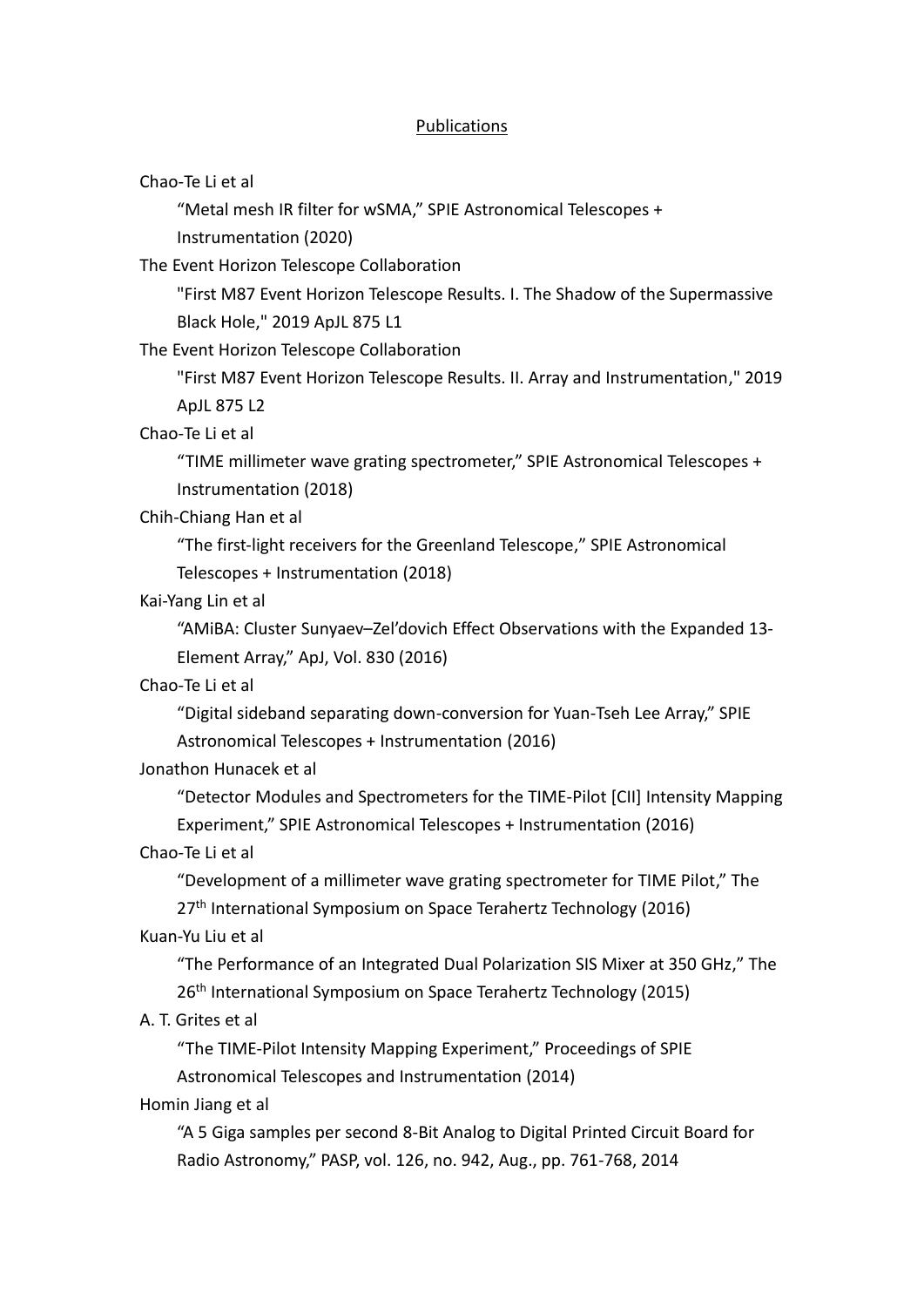Kuan-Yu Liu et al

"Development of a Dual Polarization SIS Mixer with a Planar Orthomode Transducer at 350 GHz," IEEE Trans. Applied Superconductivity, Vol. 23, Issue 3, 2013

Yun-Chih Chou et al

"Multi-Pixel Optics Design for the Submillimeter Array," Proceedings of the  $24<sup>th</sup>$ International Symposium on Space Terahertz Technology (2013)

Chao-Te Li et al

"Development of 460 GHz and Dual Polarization SIS Mixers for the

Submillimeter Array," IEEE Trans. Applied Superconductivity, Vol. 21, Issue 3, pp. 654-659, 2011

Chao-Te Li et al

"AMiBA Wideband Analog Correlator," ApJ, Vol. 716, Issue 1, pp. 746-757 (2010) Ming-Tang Chen et al

"AMiBA: Broadband Heterodyne Cosmic Microwave Background

Interferometry," ApJ, Vol. 694, Issue 2, pp. 1664-1669 (2009)

Kai-Yang Lin et al

"AMiBA: System Performance," ApJ, Vol. 694, Issue 2, pp. 1629-1636 (2009)

# Paul T. P. Ho et al

"The Yuan-Tseh Lee Array for Microwave Background Anisotropy," ApJ, Vol. 694, Issue 2, pp. 1610-1618 (2009)

## Chao-Te Li et al

"Development of SIS Mixers for SMA 400-520 GHz Band," Proceedings of the 20<sup>th</sup> International Symposium on Space Terahertz Technology (2009)

Chao-Te Li et al

"Design of SIS Mixers for SMA 400 - 520 GHz Band," Proceedings of the Global Symposium on Millimeter Waves, 2008

## Chao-Te Li et al

"A wideband analog correlator system for AMiBA," Proceedings of SPIE Astronomical Telescopes and Instrumentation (2004)

C.-T. Li et al

"Gain-Bandwidth and Noise Characteristics of Millimeter-wave YBa2Cu3O7 Hotelectron Bolometer Mixers," Appl. Phys. Lett. 73, 1727 (1998)

## Mark Lee et al

"Nonlinear THz Mixing in YBaCuO Thin Film Hot Electron Bolometer," Proceedings of SPIE Superconducting and Related Oxides: Physics and Nanoengineering III (1998)

Chao-Te Li et al